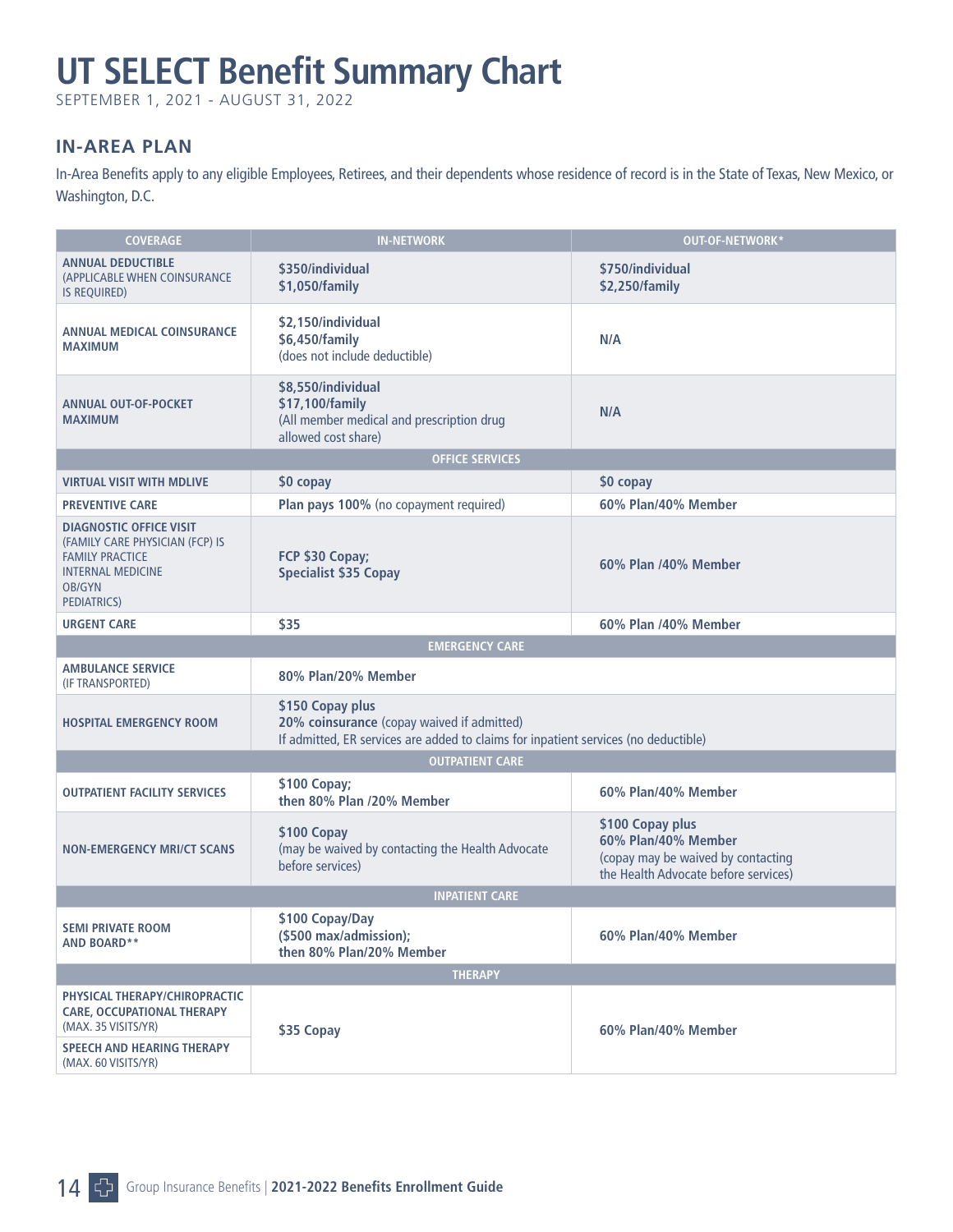| <b>BEHAVIORAL HEALTH (MENTAL ILLNESS, SERIOUS MENTAL ILLNESS, AND SUBSTANCE USE DISORDER)</b> |                                                                                                                                                                                                                                                                                                                                                                                                                                                     |                                                                                                                                                                                                                                                                                                                                                                                                                                                       |  |  |
|-----------------------------------------------------------------------------------------------|-----------------------------------------------------------------------------------------------------------------------------------------------------------------------------------------------------------------------------------------------------------------------------------------------------------------------------------------------------------------------------------------------------------------------------------------------------|-------------------------------------------------------------------------------------------------------------------------------------------------------------------------------------------------------------------------------------------------------------------------------------------------------------------------------------------------------------------------------------------------------------------------------------------------------|--|--|
| <b>VIRTUAL VISIT WITH MDLIVE</b>                                                              | \$0 copay                                                                                                                                                                                                                                                                                                                                                                                                                                           | \$0 copay                                                                                                                                                                                                                                                                                                                                                                                                                                             |  |  |
| <b>OFFICE VISIT</b>                                                                           | \$35 Copay                                                                                                                                                                                                                                                                                                                                                                                                                                          | 60% Plan/40% Member                                                                                                                                                                                                                                                                                                                                                                                                                                   |  |  |
| OUTPATIENT**                                                                                  | 80% Plan /20% Member                                                                                                                                                                                                                                                                                                                                                                                                                                | 60% Plan/40% Member                                                                                                                                                                                                                                                                                                                                                                                                                                   |  |  |
| INPATIENT**                                                                                   | \$100 Copay/Day<br>(\$500 max/admission)<br>then 80% Plan/20% Member                                                                                                                                                                                                                                                                                                                                                                                | 60% Plan/40% Member                                                                                                                                                                                                                                                                                                                                                                                                                                   |  |  |
| <b>OTHER SERVICES</b>                                                                         |                                                                                                                                                                                                                                                                                                                                                                                                                                                     |                                                                                                                                                                                                                                                                                                                                                                                                                                                       |  |  |
| <b>BARIATRIC SURGERY*</b><br>(PRE-DETERMINATION<br>RECOMMENDED)                               | \$3,000 deductible<br>(does not apply to plan year deductible or out-of-<br>pocket maximum). After \$3,000 bariatric surgery<br>deductible, plan pays 100% of covered services-for<br>example: surgeon, assistant surgeon, anesthesia and<br>facility charges-when using network providers.<br>Individual must be enrolled in the UT SELECT or UT<br>CONNECT plan for 36 continuous months prior to<br>the date of the surgery to receive benefits. | \$3,000 deductible<br>(does not apply to plan year deductible or out-of-<br>pocket maximum). After \$3,000 bariatric surgery<br>deductible, plan pays 100% up to the allowable<br>amount. The member pays charges exceeding<br>the allowable amount which can be a significant<br>difference. Individual must be enrolled in the UT<br>SELECT or UT CONNECT plan for 36 continuous<br>months prior to the date of the surgery to receive<br>benefits. |  |  |

\* Any charges over the allowable amount are the patient's responsibility.

\*\*These services require preauthorization to establish medical necessity.

\*\*\* Certain specialty pharmacy drugs are considered non-essential health benefits under the Affordable Care Act and member cost share will not be applied toward satisfying the out-of-pocket maximum or prescription drug deductible.

# **UT HEALTH NETWORK FOR UT SELECT PARTICIPANTS**

An additional benefit tier known as the UT Health Network offers an enhanced plan design for UT SELECT Medical participants receiving services from certain UT physicians and certain UT medical facilities. You will pay lower copays and coinsurance when seeing a participating UT physician at a participating UT-owned facility, and you can also save on physician charges when treatment is received from a participating UT physician at a non-UT-owned facility. Benefits of the new UT Health Network along with several claims examples are illustrated below.

|                         | UT HEALTH NETWORK BENEFIT | STANDARD UT SELECT IN-NETWORK BENEFIT |
|-------------------------|---------------------------|---------------------------------------|
| <b>PRIMARY CARE</b>     | \$20 copay                | \$30 copay                            |
| <b>SPECIALIST</b>       | \$25 copay                | \$35 copay                            |
| <b>EMPLOYEE CLINIC*</b> | \$10 copay                | \$30 copay                            |
| <b>DEDUCTIBLE</b>       | \$350                     | \$350                                 |
| <b>COINSURANCE</b>      | 10%                       | 20%                                   |
| <b>INPATIENT COPAY*</b> | \$0/day                   | \$100 / day (max \$500)               |

Current points of service for the UT Health Network include:

- UT Medical Branch Galveston facilities & providers;
- UT Health Northeast (Tyler) facilities & providers;
- UT Rio Grande Valley providers and facilities; and
- UT Austin, UT Health Houston, and UT Health San Antonio Employee & Nursing Clinics and University Health System in San Antonio.

The UT Health Network benefit is not available at this time for services received from UT Southwestern, or UT MD Anderson Cancer Center physicians or facilities. Your regular UT SELECT Medical in-network benefits apply for these providers and locations.

For additional information, including details about available Employee & Nursing Clinics, please see the individual city links under "UT Health Network" in the navigation menu of the OEB website. You can also log into Blue Access for Members to access the Provider Finder specific to UT SELECT Medical, where participating providers and facilities are clearly marked as being part of the UT Health Network. You must be logged in to see the "UT Health Network" designation.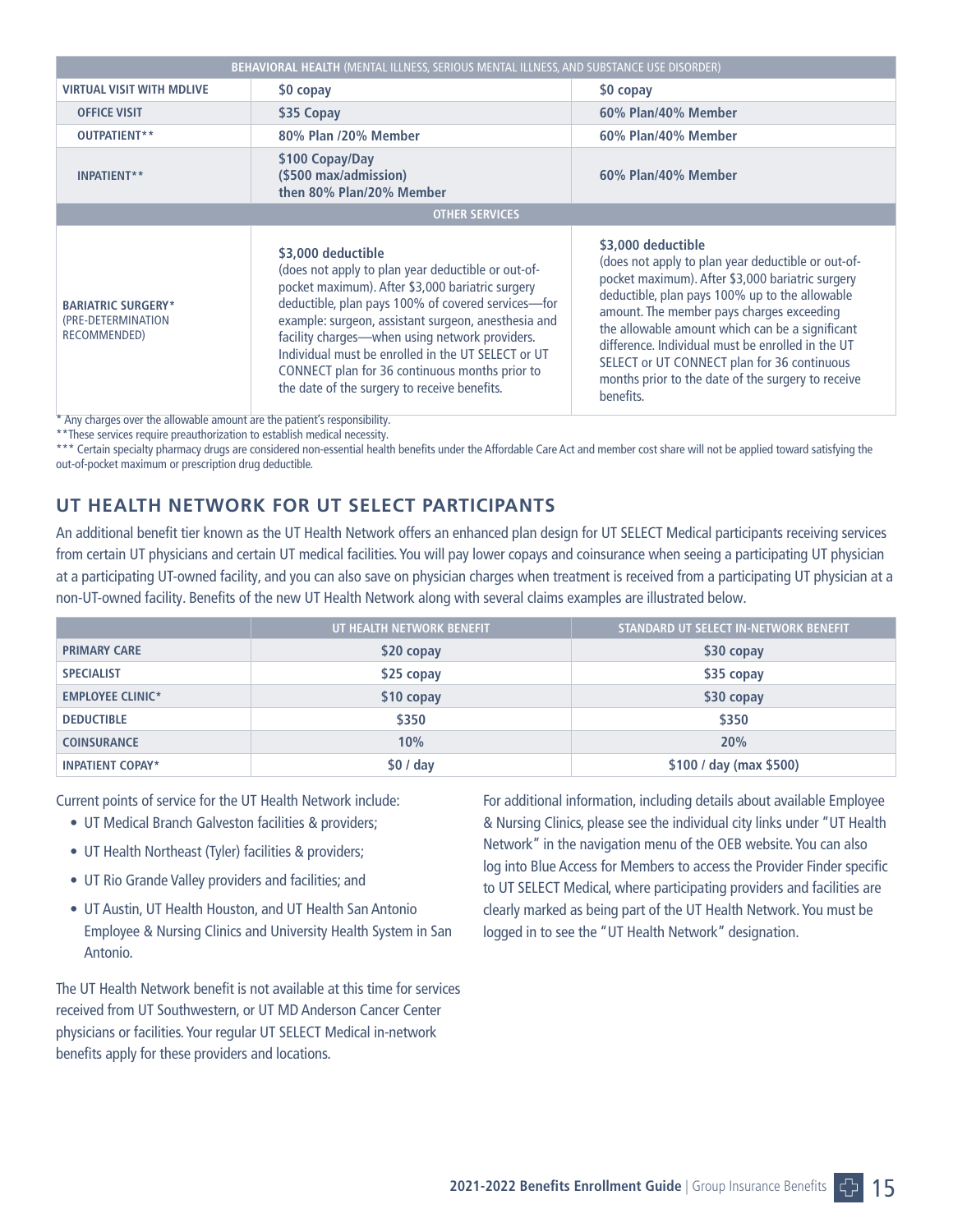## **BENEFITS EXAMPLES**

Your UT Health Network benefit applies depending on the status of the provider and facility as shown below.

- Visit to a Participating Employee Health Clinic\* (at any UT Facility) for urgent care needs: Member pays \$10 copay. \*Note: Employee Health Clinics may be run by a UT medical or nursing practice. Employee Health Clinics are not Primary Care or Specialty offices).
- Office Visit with a UT Provider at a UT-owned or non-UT-owned Facility: Member pays office visit copay of \$20 (primary care) or \$25 (specialist).
- Inpatient or Outpatient Services with a UT Provider at a participating UT Facility: Member pays regular \$350 deductible, 10% coinsurance on provider and facility charges, and a \$0 inpatient/\$100 outpatient copay.
- Inpatient or Outpatient Services with a UT Provider at a nonparticipating Facility: Member pays regular \$350 deductible, 10% coinsurance on provider charges, 20% coinsurance on facility charges, and \$100 facility copay per day.

### **OUT-OF-AREA PLAN**

Out-of-Area benefits apply to any eligible Employees, Retirees, and their dependents whose residence of record is outside of the State of Texas, New Mexico, or Washington, D.C. The Out-of-Area plan covers the same services as the In-Area Plan, and the prescription drug plan benefits are the same.

| <b>COVERAGE</b>                                                                 | <b>IN-NETWORK</b>                                                                                                                                                                                                                                                                                                                                                                                                                                                                                                                                                                                 |
|---------------------------------------------------------------------------------|---------------------------------------------------------------------------------------------------------------------------------------------------------------------------------------------------------------------------------------------------------------------------------------------------------------------------------------------------------------------------------------------------------------------------------------------------------------------------------------------------------------------------------------------------------------------------------------------------|
| <b>ANNUAL DEDUCTIBLE</b><br>(APPLICABLE WHEN COINSURANCE<br><b>IS REQUIRED)</b> | \$350 / individual<br>\$1,050 / family                                                                                                                                                                                                                                                                                                                                                                                                                                                                                                                                                            |
| ANNUAL MEDICAL COINSURANCE MAXIMUM                                              | \$2,150 / individual<br>\$6,450 / family<br>(does not include deductible)                                                                                                                                                                                                                                                                                                                                                                                                                                                                                                                         |
| ANNUAL OUT-OF-POCKET MAXIMUM                                                    | \$8,550 / individual<br>\$17,100 / family<br>(All member medical and prescription drug<br>allowed cost share)                                                                                                                                                                                                                                                                                                                                                                                                                                                                                     |
| <b>PREVENTIVE CARE</b>                                                          | Plan pays 100%<br>(no copayment required)                                                                                                                                                                                                                                                                                                                                                                                                                                                                                                                                                         |
| <b>VIRTUAL VISIT WITH MDLIVE</b>                                                | \$0 copay                                                                                                                                                                                                                                                                                                                                                                                                                                                                                                                                                                                         |
| <b>OTHER COVERED MEDICAL SERVICES</b>                                           | 75% Plan / 25% Member                                                                                                                                                                                                                                                                                                                                                                                                                                                                                                                                                                             |
| <b>BARIATRIC SURGERY</b><br>(PRE-DETERMINATION RECOMMENDED)                     | \$3,000 deductible<br>(does not apply to plan year deductible or out-of-pocket maximum)<br>After \$3,000 bariatric surgery deductible, plan pays 100% of covered services—for example: surgeon,<br>assistant surgeon, anesthesia and facility charges-when using network providers. (For non-network<br>providers, after \$3,000 deductible, plan pays 100% up to the allowable amount; member pays charges<br>exceeding the allowable amount). Individual must be enrolled in the UT SELECT or UT CONNECT plan<br>for 36 continuous months prior to the date of the surgery to receive benefits. |